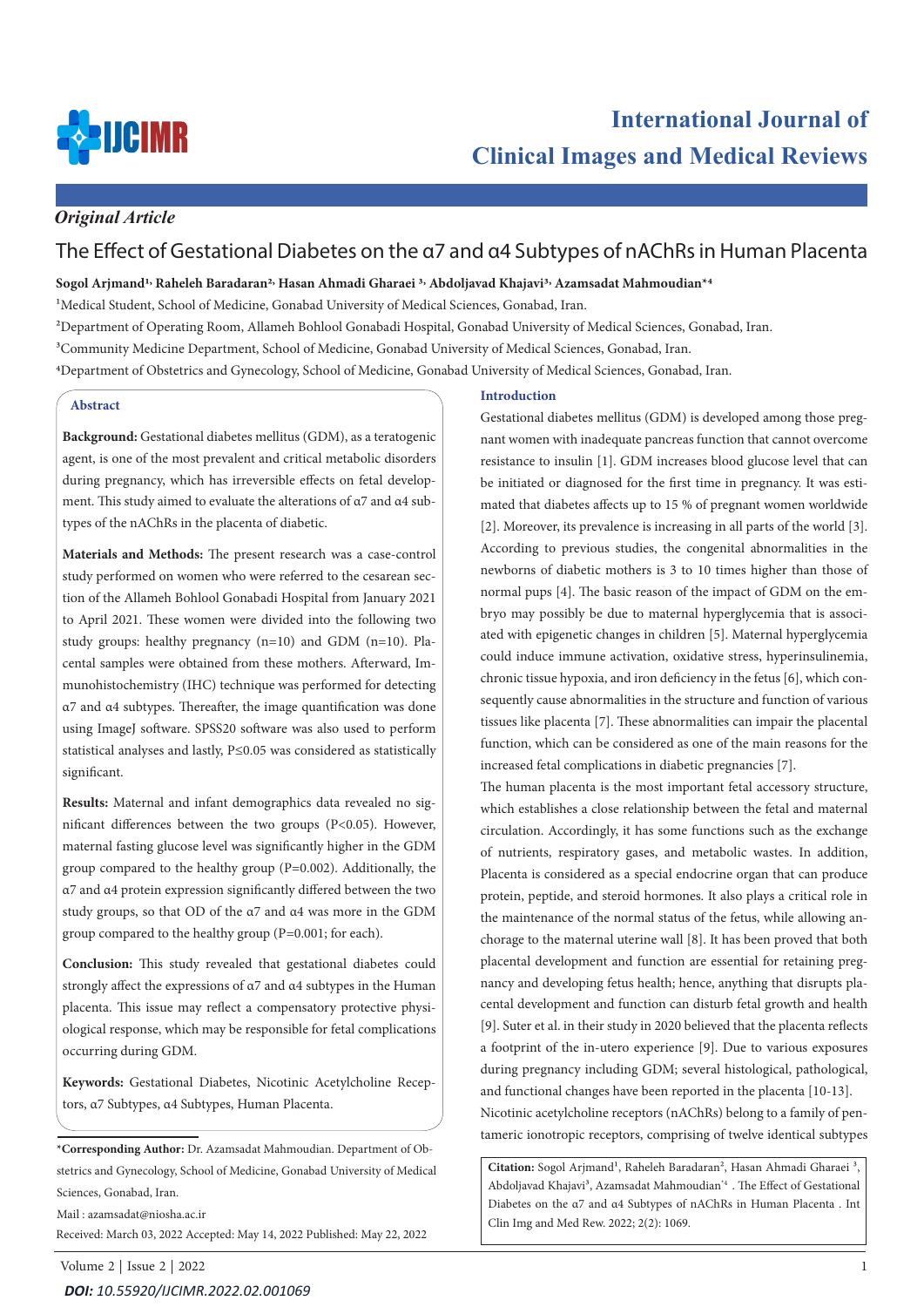in placenta, including α2-10, β1, β2, and δ of which the expression levels differ according to the cell kind [14]. In addition, the α4 and α7 nAChR subtypes were abundantly found in the syncytiotrophoblast and endothelial cells of the placenta [14]. Of note, the properties of receptors are determined by the composition of the subtypes; for example, α subtypes (whether homomers or heteromers) have a high Ca+2 permeability [15]. The placental cholinergic system develops during the first half of gestation, and following that it is peaked at the 22nd week of gestation [16]. The syncytiotrophoblast produces Ach, which is known as the main placental signaling molecule. Accordingly, accompanied by nAchRs, it performs some important activities, including controlling the nutrient's uptake, blood flow and fluid volume of the placental vessels, the vascularization during the placental development, and contractile of placental myofibroblasts [16]. In previous studies, it has been shown that smoking and preeclampsia can induce some changes in placental nAChRs [14, 17, 18].

Therefore, due to the important role of these receptors in the development of the placenta, the present study aimed to investigate the effect of GDM on the densities of α7 and α4 subtypes in term women's placenta.

### **Materials and methods**

### **Patient**

The present research was a case-control study performed on units selected in the form of available sampling. After obtaining approval from the Ethics Committee of the Gonabad University of Medical Sciences (IR.GMU.REC.1399.103) and written informed consent, the included women were divided into the following two study groups: those with healthy pregnancy with normoglycemic (n=10) and those who had a GDM with fasting glucose more than 95 mg/dL (n= 10). Placental samples were then obtained within 5 minutes after cesarean from the women referred to Allameh Bohlool Gonabadi Hospital from January 2021 to April 2021.

### **Placental tissue collection & tissue process**

In this study, to eliminate the bias, the obtained samples  $(2\times2\times2 \text{ cm}^3)$ were removed from the fetal disc of the placenta, close to the umbilical cord (as seen in figure 1). Thereafter, the samples were washed in normal saline solution (0.9% NaCl), and then fixed for 48 h in 10% formalin. Next, they were processed for paraffin embedding and then sectioned (5-µm-thickness) using a microtome (Leitz, Germany). Finally, after mounting the sections on poly-L-lysine coated slides, the immunohistochemistry (IHC) technique was done.

### **Immunohistochemistry**

For detecting α7 and α4 nAChRs using immunohistochemical method, the slides paraffin were firstly removed by xylene (Sigma-Aldrich, USA), rehydrated by ethanol, and washed by phosphate-buffered saline (PBS). Secondly, thermal antigen retrieval was done by boiling these slides within PBS during 15 min, and then the samples were incubated by bovine serum albumin (BSA) dilution (0.01 mg BSA, 10 µl Triton X and 1000 µl PBS) at environment temperature. Thirdly, the specimens were incubated in 3% hydrogen peroxide for 15 min, in order to block the internal peroxides, washed three periods in PBS, and then incubated in 10 % normal goat serum for 20 min. Subsequently, the specimens were incubated by primary antibodies, rabbit anti- CHRNA7 antibody and rabbit anti- CHRNA4 antibody (Biorbyt, UK; Cat. No. Orb11096 and Cat. No. Orb11095, respectively) diluted 1:100, for an overnight at 4 °C, and then washing within PBS was performed in three periods. Afterward, the samples were incubated by secondary antibody, HRP-conjugated goat anti-rabbit IgG (Abcam, USA) diluted 1:1000 (0.02 g BSA, 20 µl Triton X and 2 cc PBS) at environment temperature for 60 min. Next, following three periods of washing in PBS, the studied receptors on the specimens were detected with 0.05 % diaminobenzidine (DAB; Sigma-Aldrich, USA) diluted with 0.01% hydrogen peroxide, and PBS for 15 min. Of note, for counterstaining, Harris hematoxylin was used. Finally, the specimens were dehydrated, cleared, and covered by coverslips [19].

### **Images analysis**

To acquire photographs, a digital camera (DP12, Tokyo, Japan) connected with a light microscope (Olympus BX51, Tokyo, Japan) was used. Thereafter, image analysis was done using NIH Image/Image J software (version 1.48) and staining intensity in the placenta was measured as well. In the final step, the optical density was obtained using the following formula [20].

 $OD = log(225/Mean intensity).$ 

### **Statistical analysis**

SPSS 20 software (IBM Corporation, USA) was used to perform all statistical analyses. The patients' characteristics and receptors' OD of the normal and GDM groups were compared using one- way analysis of variance (ANOVA). The obtained data were presented as mean± standard deviation (SD). A P-value of ≤0.05 was considered statistically significant.

#### **Results**

#### **Maternal and infant demographics**

A total number of 20 women participated in this study, n=10 healthy normal pregnancies and n=10 diabetic. The outcomes showed that maternal age, gestational age, birth weight, and Apgar scores at minutes 1 and 5 were not significant between the GDM and normal groups (P=0.434, P=0.695, P=0.647, P=0.556 and P=0.556; respectively). The maternal fasting glucose level was significantly more in the GDM women compared to that of the non-diabetic women (P=0.002) (Table 1).

#### **Protein expressions of the α7 and α4 nAChRs**

Protein expressions of the α7 and α4 nAChR subtypes were revealed at the cellular level by IHC (Figure 1). Image J software was used to quantify the staining intensity of both the α7 and α4 nAChR subtypes. The outcomes of One-way ANOVA showed a significant difference between the diabetic and normal women. As well, T-test as post hoc analysis revealed the maximum OD of both the α7 and α4 subtypes in the GDM group compared to the normal group (P=0.001; for each) (Figure 2).

#### **Discussion**

The present study found some significant differences in a7 and a4 subtypes of nAChRs between placentae of women with diabetic and normal pregnancies. In the diabetic placentae, an increase was observed in the levels of a7 and a4 subtypes compared to the normal placentae. It was reported that non-neuronal nAChRs play critical roles in the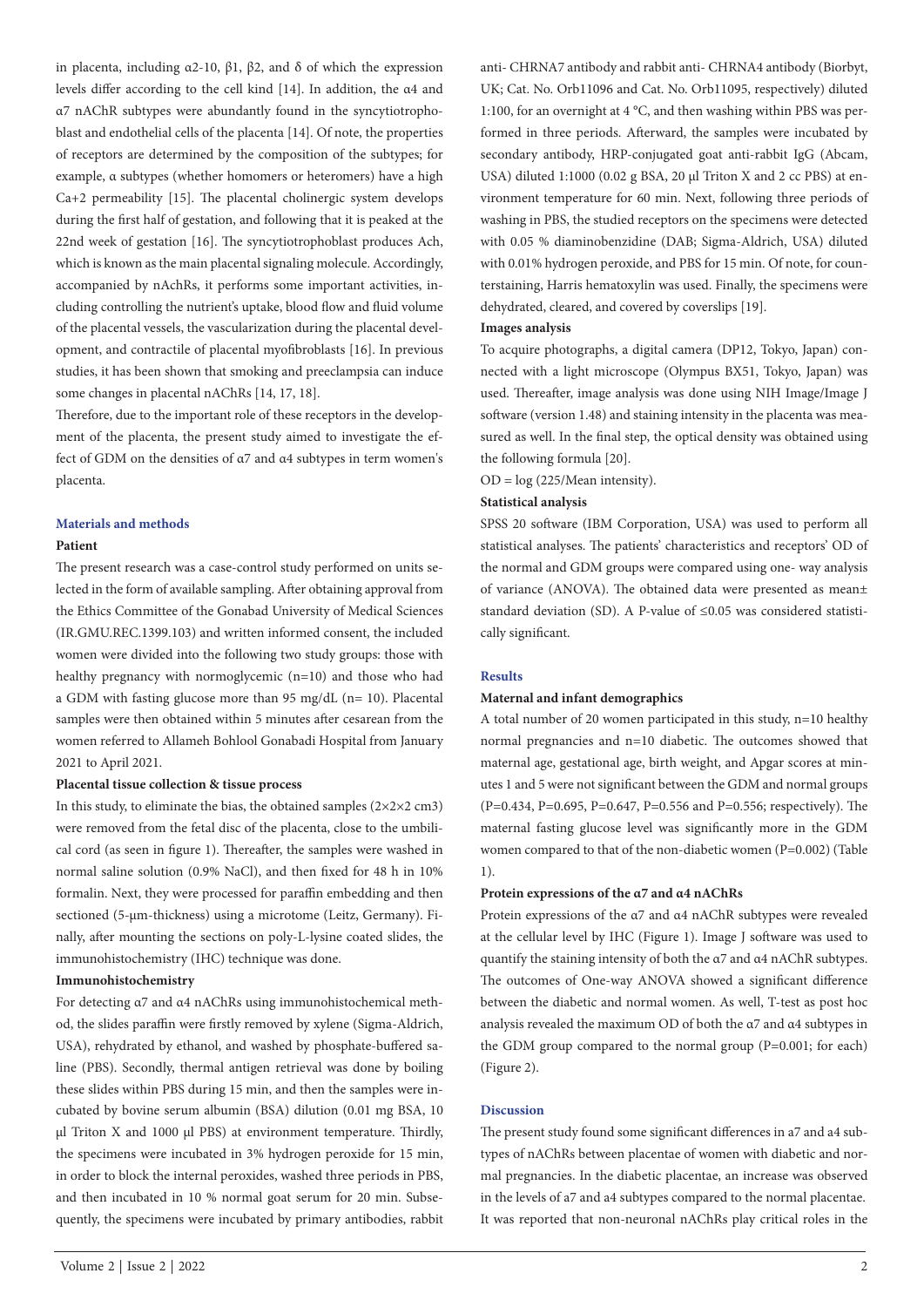*Table 1: The characteristics of the patients participating in the present study.*

| <b>Characteristic</b>          | <b>Normal</b>       | <b>Diabetic</b>      | P-value   |
|--------------------------------|---------------------|----------------------|-----------|
| No. of cases $(n)$             | 10                  | 10                   |           |
| Maternal age (years)           | $30.80\pm4.16$      | $29.20 \pm 4.76$     | 0.434     |
| Maternal blood glucose (mg/dL) | Fasting glucose:    | Fasting glucose:     | $0.002**$ |
|                                | $74.5 \pm 9.7$      | $120.38 \pm 13.4$    |           |
| Therapeutics                   |                     | Diet ( $N = 7$ ) and |           |
|                                |                     | Metformin $(N = 3)$  |           |
| Newborn gender                 | 5 females / 5 males | 4 females / 6 males  |           |
| Gestational age (weeks)        | $39.10\pm.99$       | $38.80 \pm 1.32$     | 0.695     |
| Birth weight $(g)$             | 3197.00±499.66      | 3098.00±450.85       | 0.647     |
| Apgar 1 min                    | 9                   | 9                    | 0.556     |
| Apgar 5 min                    | 10                  | 10                   | 0.556     |

*The results are expressed as the mean± SD.* 

*\*\* means P≤ 0.01.*

*–: Not applicable.*



*Figure 1: nAChR IHC Staining of villous cells in normal and diabetic human placenta. Immunostaining in the human placenta showing positive staining for α7 and α4 nAChR subunits in the villous (Outer layer of connective cells that indicated with black arrow) and endothelial cells (within the villi that indicated with red arrow).* 



*Figure 2: Optical density of α7 and α4 nicotinic acetylcholine receptor immunoreactive cells in human placenta. The results are expressed as the mean± SD. \*\*\* means P≤ 0.001.*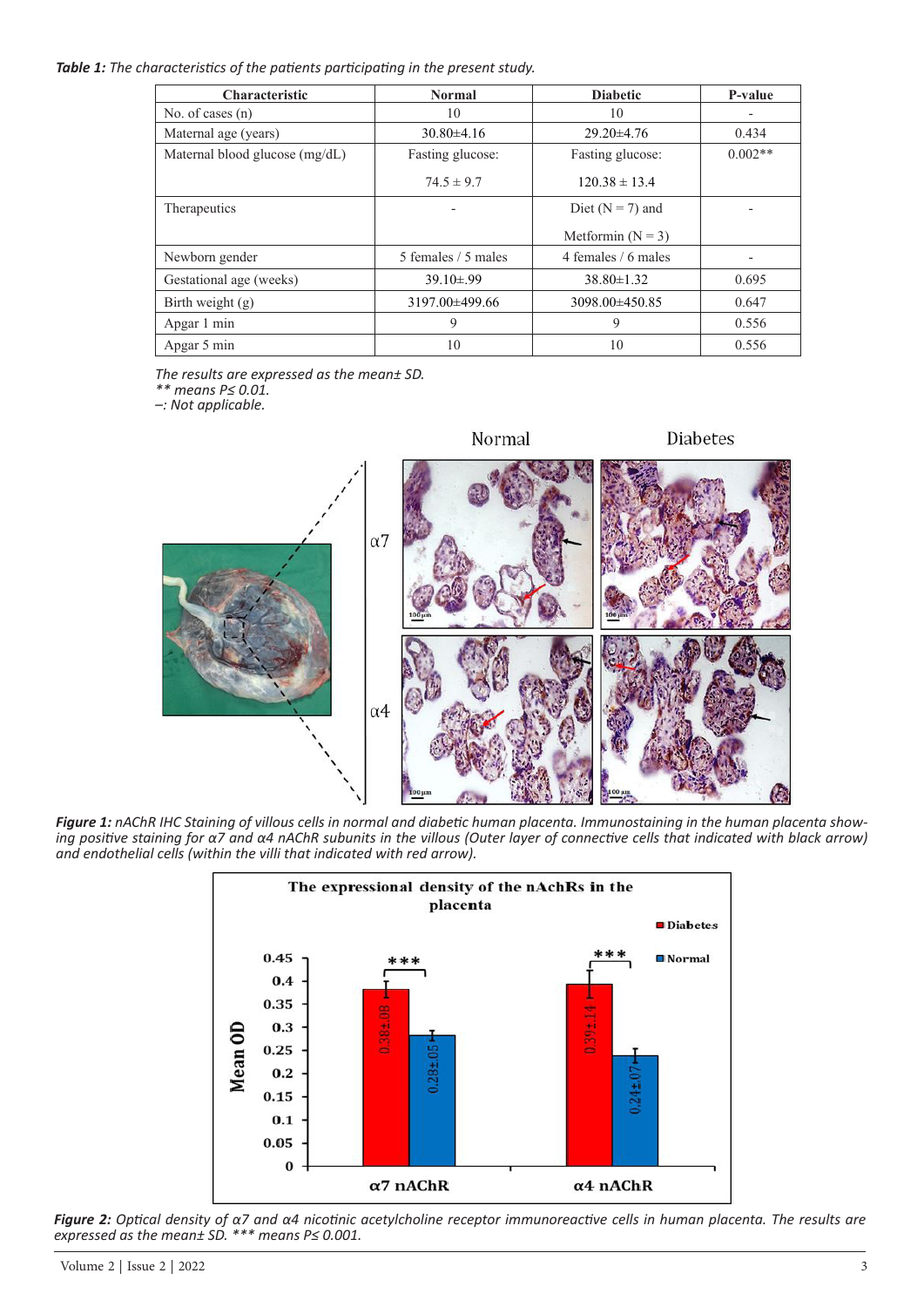vital cell functions, including mitosis, differentiation, organizing of the cytoskeleton, cell-cell connections, locomotion, and migration [21]. Additionally, acetylcholine is considered as a local hormone that in collaboration with its receptors, could modulate cell functions and also adapt the cell to new conditions [22]. Moreover, nAChRs control the nutrient's uptake, blood flow, and fluid volume of the placental vessels, the vascularization during the placental development and contractile of placental myofibroblasts [21]. During GDM, maternal glucose can cross the placenta unlike insulin, and consequently cause both fetal hyperglycemia and hyperinsulinemia. As a result, fetal hyperinsulinism causes macrosomia and organomegaly. Therefore, in order to provide nutrients and oxygen for the embryo, more blood supplies to the fetus are needed. In this case, the placenta may increase nAChRs to be adapted to these new conditions. In addition, it is proven that GDM leads to increases in volume and length of villous and capillaries [10, 11]. Therefore, the role of nAChRs can be considered as the reason for their increase during GDM.

GDM is associated with premature "aging" of the placenta. Under this condition, there is villous immaturity presenting with increases in villous diameter, hypercellular stroma, the proliferation of Hofbauer cells (resident macrophages), stromal fibroblasts, cytotrophoblasts, thickness of the basal membrane, and unusual capillary in villosities [11]. Considering that nAChRs are found in the cytotrophoblasts, syncytiotrophoblast, Hofbauer cells, pericytes, and endothelial cells of the placenta, it is expected that nAChRs increase in the placenta during GDM.

GDM-induced hypoxia increases the fetal need for blood supply. Furthermore, the placenta may probably increase nAChRs as a defensive reaction, in order to control blood flow, fluid volume of the placental vessels, and vascularization during the placental development. Heeschen et al. in their study in 2002 showed that hypoxia and ischemia can increase α7 nAChRs during vessel proliferation. As well, nAChR-induced angiogenesis was found to be done via phosphatidylinositol 3-kinase and mitogen-activated protein kinase pathways [23]. On the other hand, the placenta increases capillary and villous branching to compensate hypoxia. Accordingly, these events are regulated by some genes, including vascular endothelial growth factor (VEGF), angiopoietins [24], and nitric oxide [25]. It was previously proved that the nAChRs stimulation can significantly release VEGF and NO [23]. Additionally, GDM was observed to be associated with the upregulation of placental nutrient transporters [12]. It should be mentioned that nAChRs-mediated entrance of Ca2+ ions into cells could be considered as one of the main reasons for such gene expression changes, since it can activate the cAMP response element-binding protein (CREB) [26]. As well, GDM-induced hypoxia leads to the thickening of the lining of blood vessels in the placenta that can justify more expressions of the studied receptors in endothelial cells [27]. In another study, Machaalani et al. in 2015 showed that nAChR subtypes increase in the pre-eclamptic placenta. Correspondingly, they stated that pre-eclampsia-induced hypoxic environment can affect endogenous ACh levels and lead to compensatory increases in some nAChR subtypes [18].

In another study, Machaalani et al. in 2014 demonstrated that the in-

creased α7 nAChRs can be known as a possible mechanism for the increase in calcification and apoptosis in the placentas of smoking mothers [17]. Moreover, apoptotic changes in diabetic rats' placenta were reported in a study by Gul et al. in 2015 [28]. In this study, another proposed mechanism for a7 and a4 nAChRs increase was high Ca2+ influx into cells that induced apoptosis.

A literature review highlighted the placenta's role as a source of inflammatory mediators, an inflammation place, and an adaptive mediator. It was found that placental hypoxia can raise the secretion of inflammatory mediators into the maternal circulation. Hypoxia can also activate leukocytes in the intervillous space, and amplify the production of pro-inflammatory cytokines by the placenta. An increase in IL-8, and leptin was reported in the placentas with GDM, as well [29]. Lappas et al. in their study in 2010 reported that GDM- induced oxidative stress leads to the release of some cytokines such as IL-1b and TNF-a [13]. On the other hand, α7 subtypes were indicated on the Hofbauer cells of the human placenta, highlighting their role in the anti-inflammatory cholinergic pathway. Moreover, the α7 subtypes modulate cytokine/chemokine release; for example, it can prevent TNFa release from Hofbauer cells [30]. Thus, it is possible that  $\alpha$ 7 expression increases to dampen the inflammatory response caused by GDM- induced hypoxia and oxidative stress.

### **Conclusion**

In brief, our results indicate that the α7 and α4 nAChRs expressions were significantly higher in placenta of the diabetic mothers compared to the healthy mothers. Together, hypoxia, apoptosis, inflammation, and oxidative/nitrative stress induced by GDM led to α7 and α4 nAChRs increase. We suggest that the increased a7 and α4 in GDM may reflect a compensatory protective physiological response and may be responsible for developing fetal complications during GDM. However, further studies in the future are needed to evaluate the effects of maternal diabetes on the expression of other nAChRs subtypes and molecules involved in signaling pathways in the placenta.

### **Acknowledgments**

We would like to thank from Deputy Research of Gonabad University of medical science (GMU) for financially supported this research by grant No. A-10-1998-1.

#### **Financial support and sponsorship**

This research was sponsored by Gonabad University of medical science (GMU) (A-10-1998-1).

#### **Disclosure of conflicts of interest**

The authors have no conflicts of interest to declare.

### **Authors' contribution**

This study was designed by AS Mahmoudian, R Baradaran, H Ahmadi Gharaei, AJ Khajavi, and S Arjmand. AS Mahmoudian, R Baradaran, and S Arjmand have made substantial contributions to acquisition of data. H Ahmadi Gharaei and AJ Khajavi analysis and interpretation of data. AS Mahmoudian, R Baradaran, H Ahmadi Gharaei, AJ Khajavi, and S Arjmand have been involved in drafting the manuscript and revising it critically for important intellectual content.